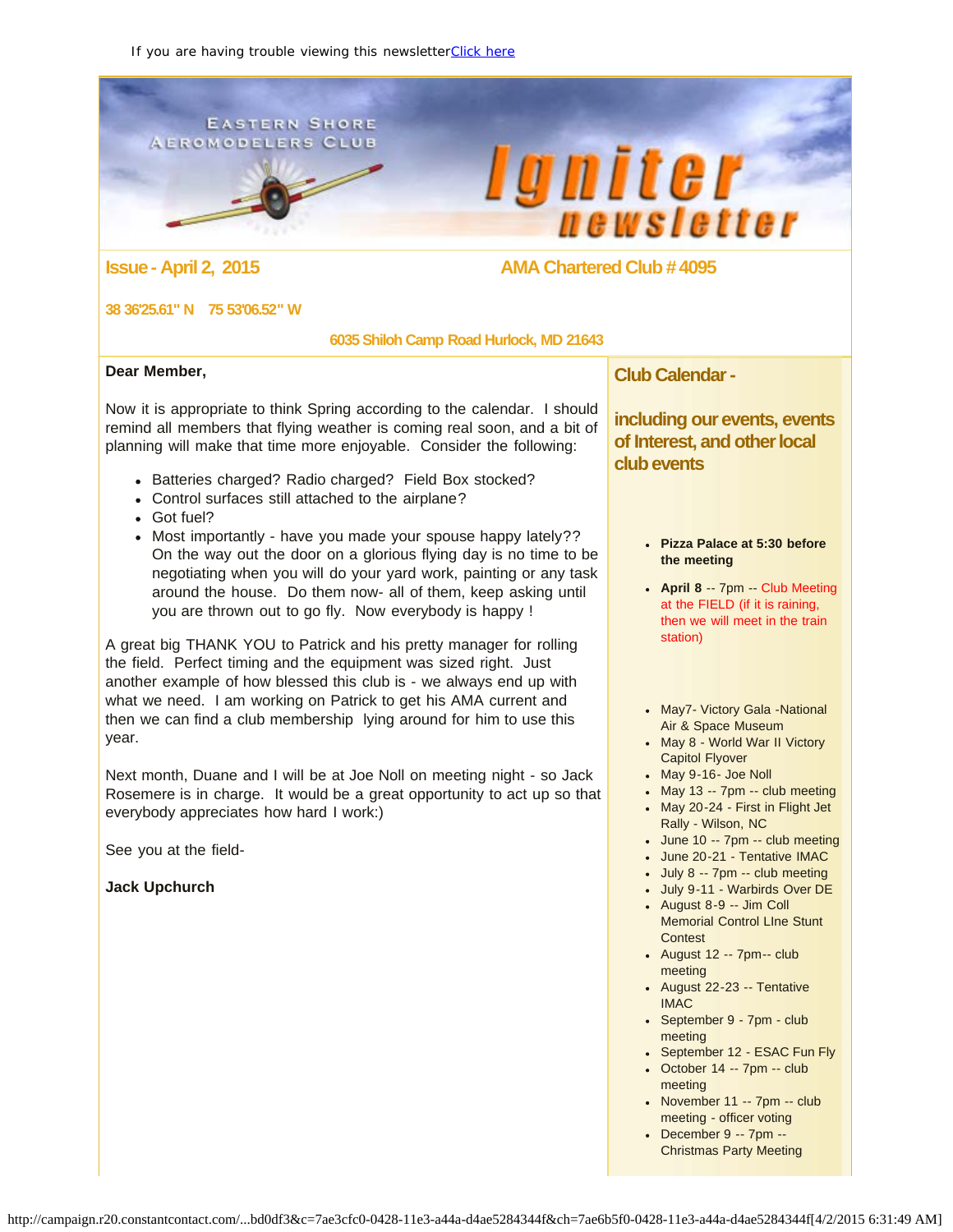

**Patrick signaling "all done"**



**seriously flat**

# A meeting was called to order . . .

At 7 pm on March 11 in the Old Hurlock Train Station.

# **Happy Birthday to YOU !!!**

Dave Dunker - May 24

## **Club Officer Contacts**

Pres/ Newsletter Editor Jack Upchurch 410-310-2007

V President Duane Lundahl 410-822-2486

Safety Officer George Fox 410-221-7584

Treasurer/ Membership Coordinator Jack Rosemere 410-330-4663

Instruction Coordinator Eric Johansen 410-463-0926

Field Marshall Skip Messick 443-521-2939

**Our local Hobby shop:** Members are encouraged to support our two local hobby stores:

Hobby Stop in Seaford.

Hobby Town in Easton. Located at 106 Marlboro Ave, Easton (in the Ledo Pizza / Rita's strip)

410-822-7801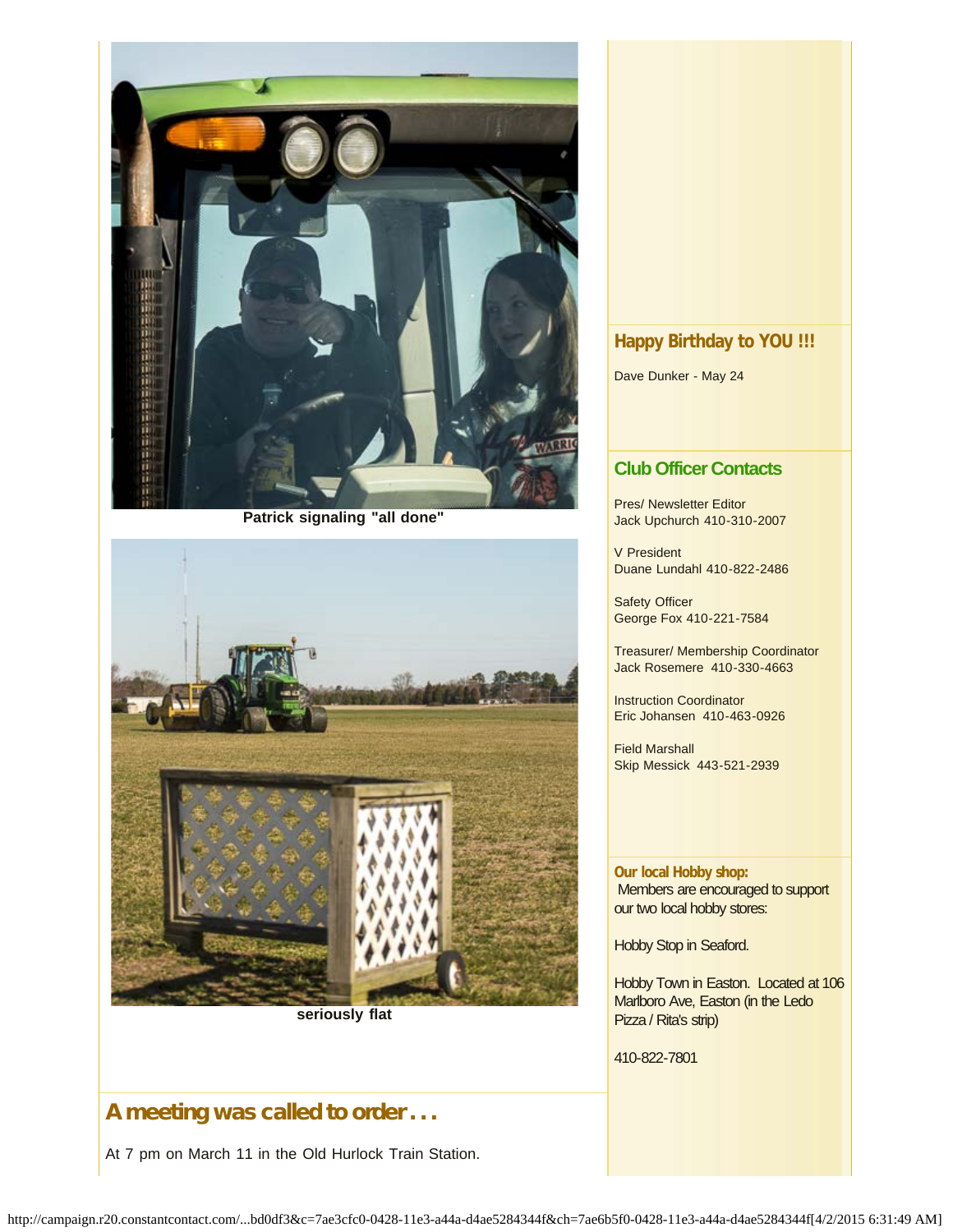The Treasurer reported balances of \$1,979.29 in checking and \$2,944.25 in savings. Members paid up count is up to 41.

The group welcomed new member Bill Harris. Members holding membership in the SAC club and ESAC invited ESAC members to the SAC club meetings. They are trying to have presentations on various topics at meetings. John Chapis provided a lecture on "Electric Power Demystified" and offered to come and do a repeat for us sometime.

Jack updated the group on the new AMA District IV website and encouraged those wanting to share information about specific hobby topics to step up. One suggestion from the group was a blog topic on "For Beginners". Eric- if you are volunteering, I know how you can get a login.

An update on using a solar powered Ham radio weather station transmitter to provide near real time wind and temperature from the field was heard. Skip has the materials list and now need a member with a license. Stay tuned. I bought a book and will see if I can pass the test. Then we can try to work out how to get the parts and make it work.

There being no further business, the meeting was adjourned at 7:47 pm.

Recent Photos ...



Coming your way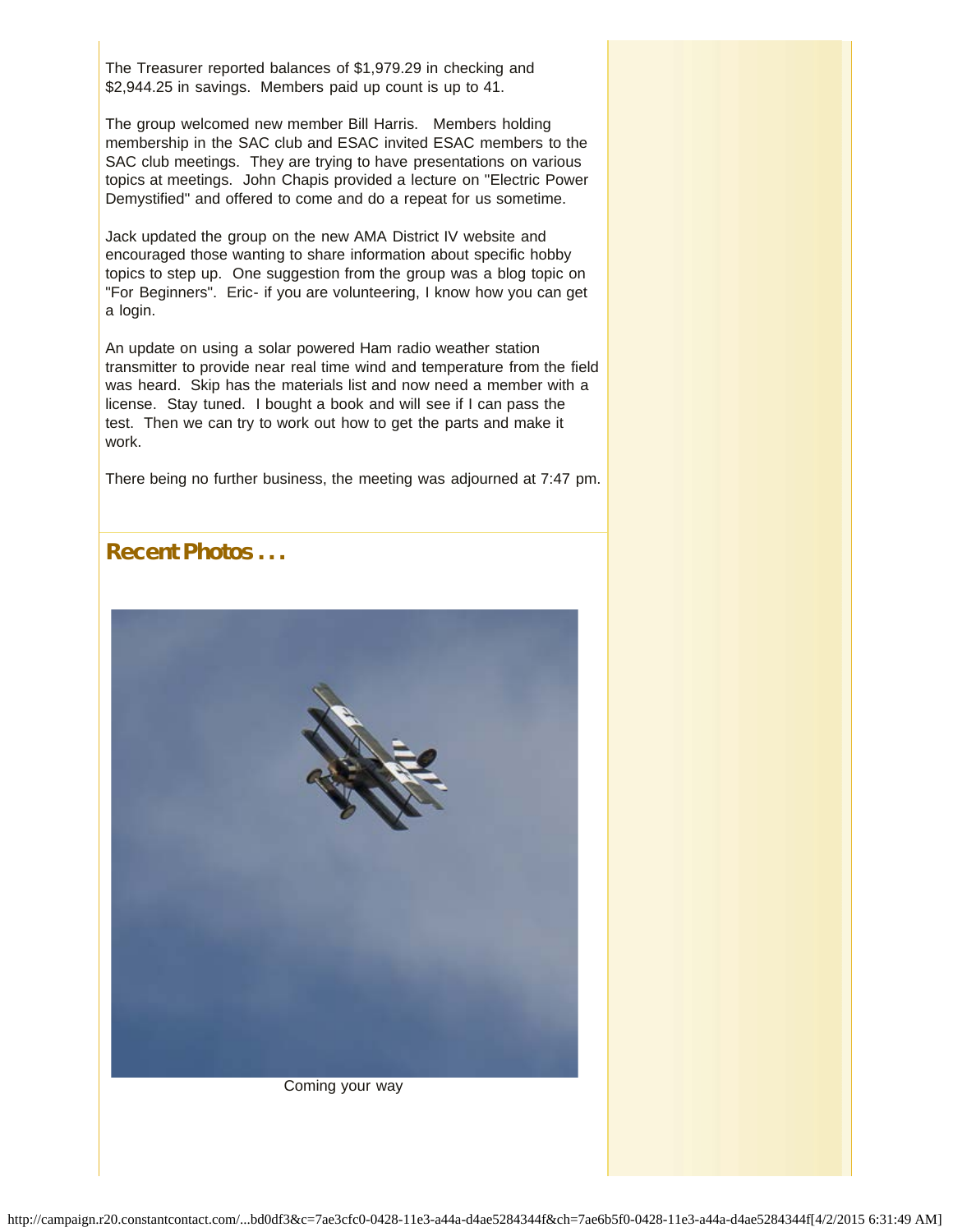

"Pausing for a safety announcement" - minimal photoshop skills are dangerous, don't let this happen to you!



Not exactly warm weather